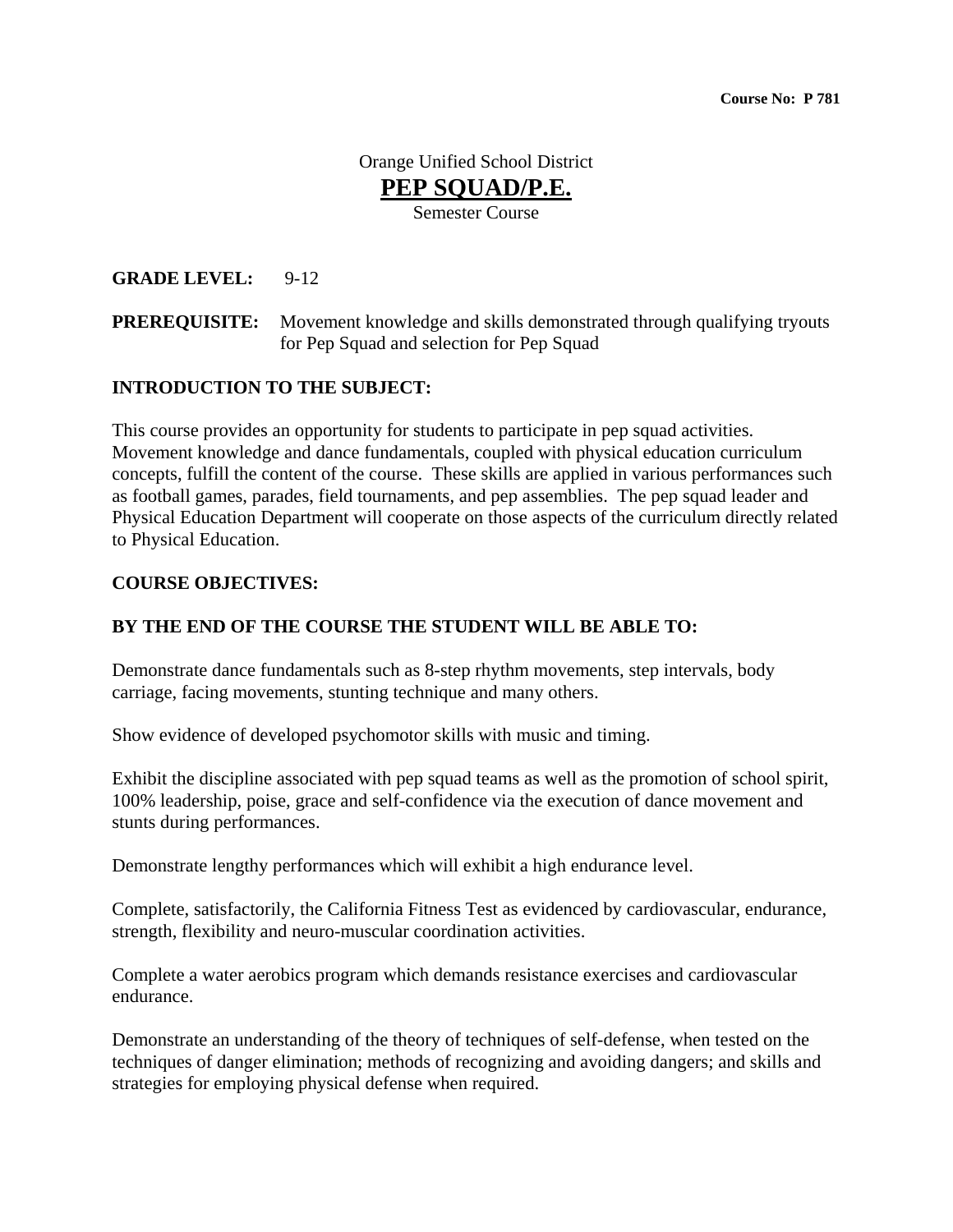Pep Squad/P.E. Page 2

Participate in gymnastic and tumbling skills and incorporate them within their routines.

Participate in a pep squad team, as evidenced by such participation during the year, in order to foster self-confidence, self-control, cooperation, and courtesy necessary to function as a team.

**SEMESTER I WEEKS**

## **COURSE OVERVIEW AND APPROXIMATE UNIT TIME ALLOTMENTS:**

# I. Movement Fundamentals I (Beginning) 6 A. Eye, hand, foot coordination B. Psychomotor development C. Breathing, posture, body projection D. Discipline — execution of routines E. Mechanics of body movements II. Dance Fundamentals I (Beginning) 6 A. Fundamentals of rhythmic movements B. Utilizing psychomotor skills in dance movement C. Development of listening, memorization and counting skills D. Performance techniques — artistic expression, teamwork, self-confidence III. Physical Fitness Test Preparation Beginning A. Cardiovascular development — running of every B. Endurance — pushups, running class C. Strength — pushups, running, long jump, trunk lift period D. Flexibility — stretching, sitting, and reaching E. Neuro-muscular coordination — crunches, pushups F. Body fat percentage measure/education 1. Nutrition 2. Strategies IV. Water Aerobics (instructor must have water safety certification) 2 A. Demonstration of floating ability B. Resistance exercise routines V. Self-Defense 1 A. Techniques for eliminating dangers from daily living B. Methods for recognizing and avoiding danger

C. Skills and strategies for employing physical defense when necessary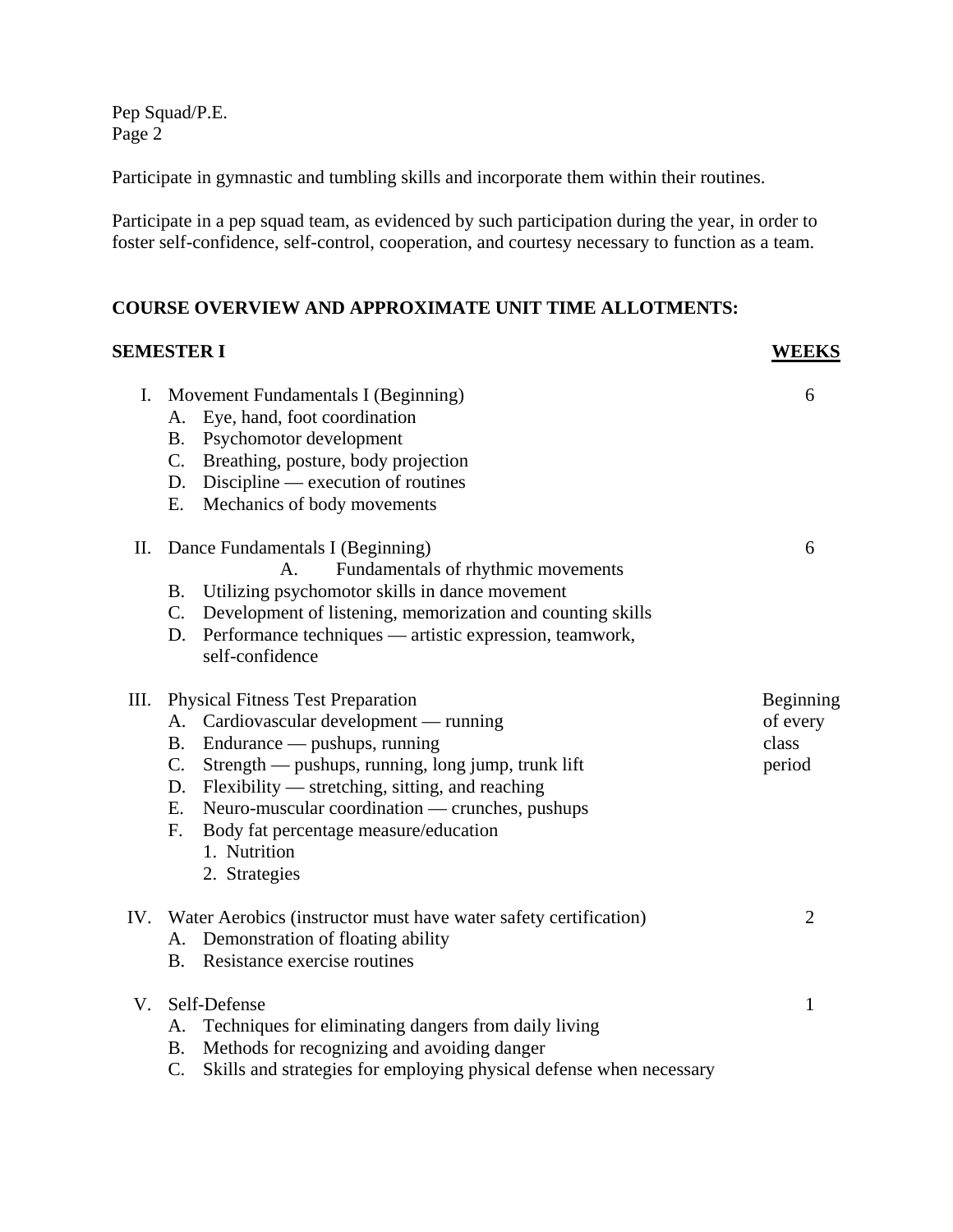## Pep Squad/P.E. Page 3

|      | VI. Gymnastics I (Beginning)<br>Rhythm and movement<br>А.<br>Aerobic movement<br><b>B.</b><br>$C_{\cdot}$<br>Teamwork<br>D. Leadership skills<br>Ε.<br>Self-esteem and presentation                                                                                                                                                                                | 1                                        |
|------|--------------------------------------------------------------------------------------------------------------------------------------------------------------------------------------------------------------------------------------------------------------------------------------------------------------------------------------------------------------------|------------------------------------------|
| VII. | <b>Team Sports</b><br>Team competition<br>А.<br>Sportsmanship<br>1.<br>2. Leadership<br>3. Communication<br>Skills involved<br>B.                                                                                                                                                                                                                                  | 1                                        |
|      |                                                                                                                                                                                                                                                                                                                                                                    | 17                                       |
|      | <b>SEMESTER II</b>                                                                                                                                                                                                                                                                                                                                                 |                                          |
| I.   | Movement Fundamentals II (Advanced)<br>Eye, hand, foot coordination<br>А.<br>B. Psychomotor development<br>Breathing, posture, body projection<br>C.<br>$Discpline$ — execution of routines<br>D.<br>Ε.<br>Mechanics of body movements                                                                                                                             | 6                                        |
| П.   | Dance Fundamentals II (Advanced)<br>Fundamentals of rhythmic movements<br>А.<br>Utilizing psychomotor skills in dance movement<br>Β.<br>C.<br>Development of listening, memorization, and counting skills<br>Performance techniques — artistic expression, teamwork,<br>D.<br>self-confidence                                                                      | 6                                        |
| Ш.   | <b>Physical Fitness Test Preparation</b><br>Cardiovascular development — running<br>А.<br>Endurance — pushups, running<br>Β.<br>Strength — pushups, running, long jump, trunk lift<br>C.<br>Flexibility — stretching, sit and reach<br>D.<br>Neuro-muscular coordination — crunches, pushups<br>Ε.<br>Body fat percentage measured/education<br>F.<br>1. Nutrition | Beginning<br>of every<br>class<br>period |

**WEEKS**

2. Strategies